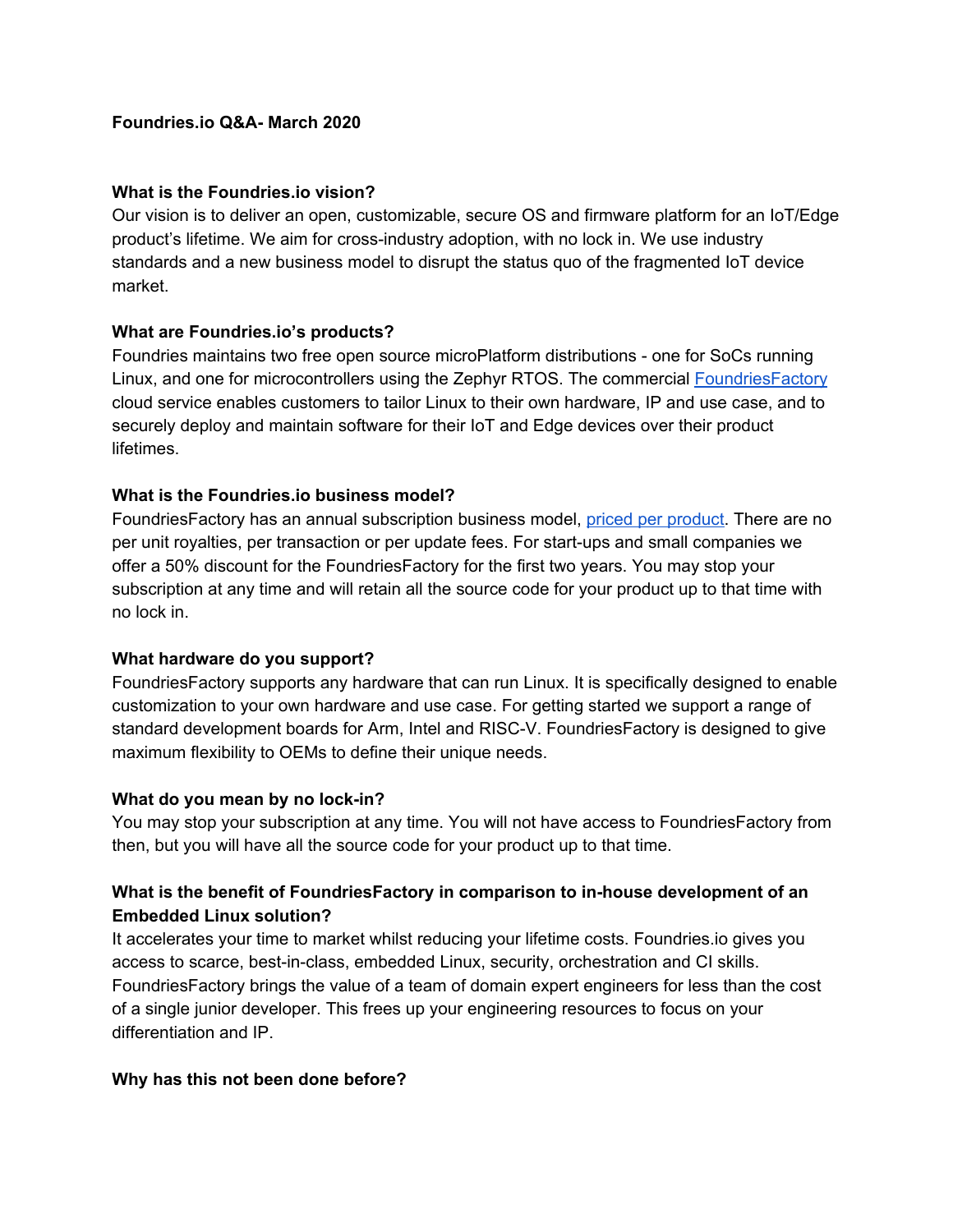Embedded systems are different from mobile devices and servers. Every product has different needs, different use cases and different hardware configurations which creates software complexity. Currently there is no single source code base to build multiple products and deliver secure provisioning and updates. FoundriesFactory is designed to target the needs of building and deploying IoT and Edge Linux devices in one configurable, flexible solution.

# **TECHNICAL FAQ**

#### **What is FoundriesFactory?**

FoundriesFactory is a cloud based platform to develop, test, deploy and maintain secure, updatable IoT and Edge devices.

#### **What hardware do you support?**

FoundriesFactory supports any hardware that can run Linux. It is specifically designed to enable customization to your own hardware and use case. For getting started we support a range of standard development boards for Arm, Intel and RISC-V. FoundriesFactory is designed to give maximum flexibility to OEMs to define their unique needs.

#### **How do I update my devices once they have been installed?**

Foundries.io can securely deliver OTA updates for your product and fleet software from the boot firmware right up the stack to your application.

#### **Does my product stop working whilst it is being updated?**

The end device will continue to function whilst it is being updated. Only the incremental changes are sent to the device, minimising bandwidth and energy costs. If a reboot is needed then you can schedule it according to your use case. Automatic roll-back takes place if the update fails for any reason.

#### **How are my devices kept secure by Foundries.io?**

Security is at the heart of everything we do at Foundries.io. Devices can be securely provisioned at manufacturing time, or automatically over the air when first deployed. FoundriesFactory and the underlying microPlatforms have been designed to minimise the attack surface to maximise their security. Your code will be continuously monitored for security vulnerabilities, and patches will be made available for inclusion, at your choice, in your Factory. This allows you to keep your device secure across its lifetime (which can be a decade or more) at the release cadence of your choice.

# **What manages the product data and am I restricted on cloud technologies?**

Foundries.io supports all public and private clouds without restricting OEMs on where and how data is managed. We provide support for secure device/fleet provisioning, management and OTA updates. We also support your use of any public or private cloud infrastructure for device management and data services.